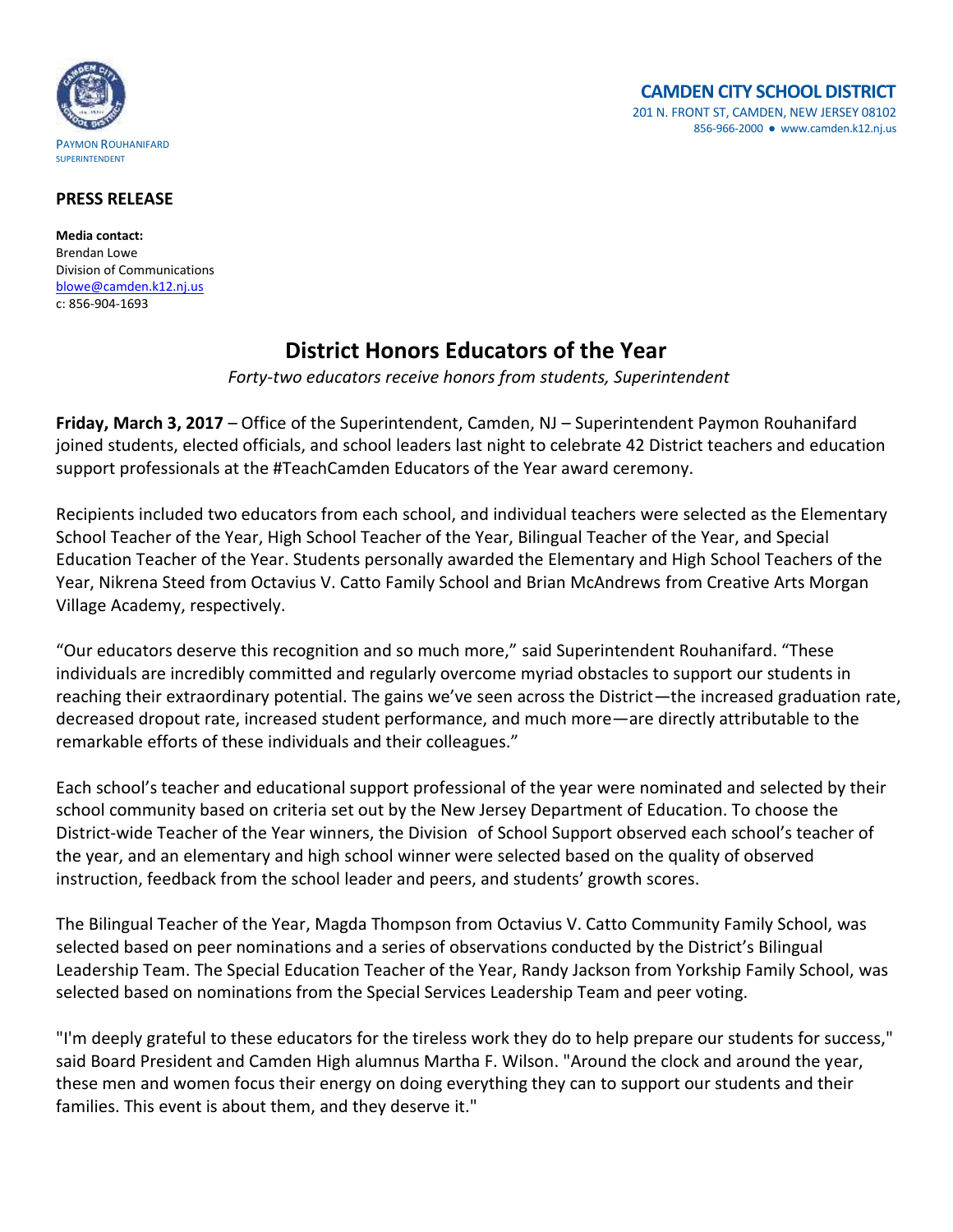Sponsors including Subaru of America, Inc., Townsend Press, the New Jersey 5<sup>th</sup> Legislative District, and the South Jersey Federal Credit Union showed their appreciation for local educators with a variety of gifts and financial awards.

"Subaru of America congratulates Ms. Steed and Mr. McAndrews on this distinction, as well as the other winners for their commitment to Camden City children," said Thomas J. Doll, President and Chief Operating Officer, Subaru of America, Inc. "We believe in the importance of honoring excellence in education and recognizing educators who are working hard, each day, to serve the students of Camden City School District."

"South Jersey Federal Credit Union is honored to celebrate Camden City School District educators," said Ken Barnshaw, the Vice President of Governmental & Community Affairs for the South Jersey Federal Credit Union. "We are especially honored to recognize the hard work of Ms. Thompson and Mr. Jackson, in their service to bilingual and special education students. We believe it is important to highlight excellent educators who are going above and beyond, in and out of the classroom."

The New Jersey Department of Education offers State public schools the opportunity to nominate one certified teacher and one education support professional for the Governor's Educator of the Year Award. This celebratory program integrates the State's Teacher of the Year Program with the Governor's Teacher/Educational Support Professional Recognition Program to recognize the best educators working in New Jersey public schools.

## **Elementary/Middle School Educators of the Year**

- 1. Caryn Glass Bonsall
- 2. Angel Hamilton Bonsall
- 3. Nikrena Steed Catto District Elementary/Middle School Teacher of the Year
- 4. Raymond Domenech Catto
- 5. Magda Thompson Catto District Bilingual Teacher of the Year
- 6. Sturae Meyers-Grier Cooper's Poynt
- 7. Charisse Holmes Cooper's Poynt
- 8. Kiana Roman Cramer
- 9. Majorie Cutler Cramer
- 10. Myra Grant Cream
- 11. Lisasophia Dovas Davis
- 12. Nancy Lopez Davis
- 13. Denise Lewis Dudley
- 14. Wanda Patrick Dudley
- 15. Sherwonda Rios Early Childhood Development Center
- 16. Carmen Cooper Early Childhood Development Center
- 17. Denise Angrish Forest Hill
- 18. Danene Beckam Forest Hill
- 19. Kathleen Adams Sharp
- 20. Lydia Booker Sharp
- 21. Raeshell Carter Sumner
- 22. Migdalia Rosado Sumner